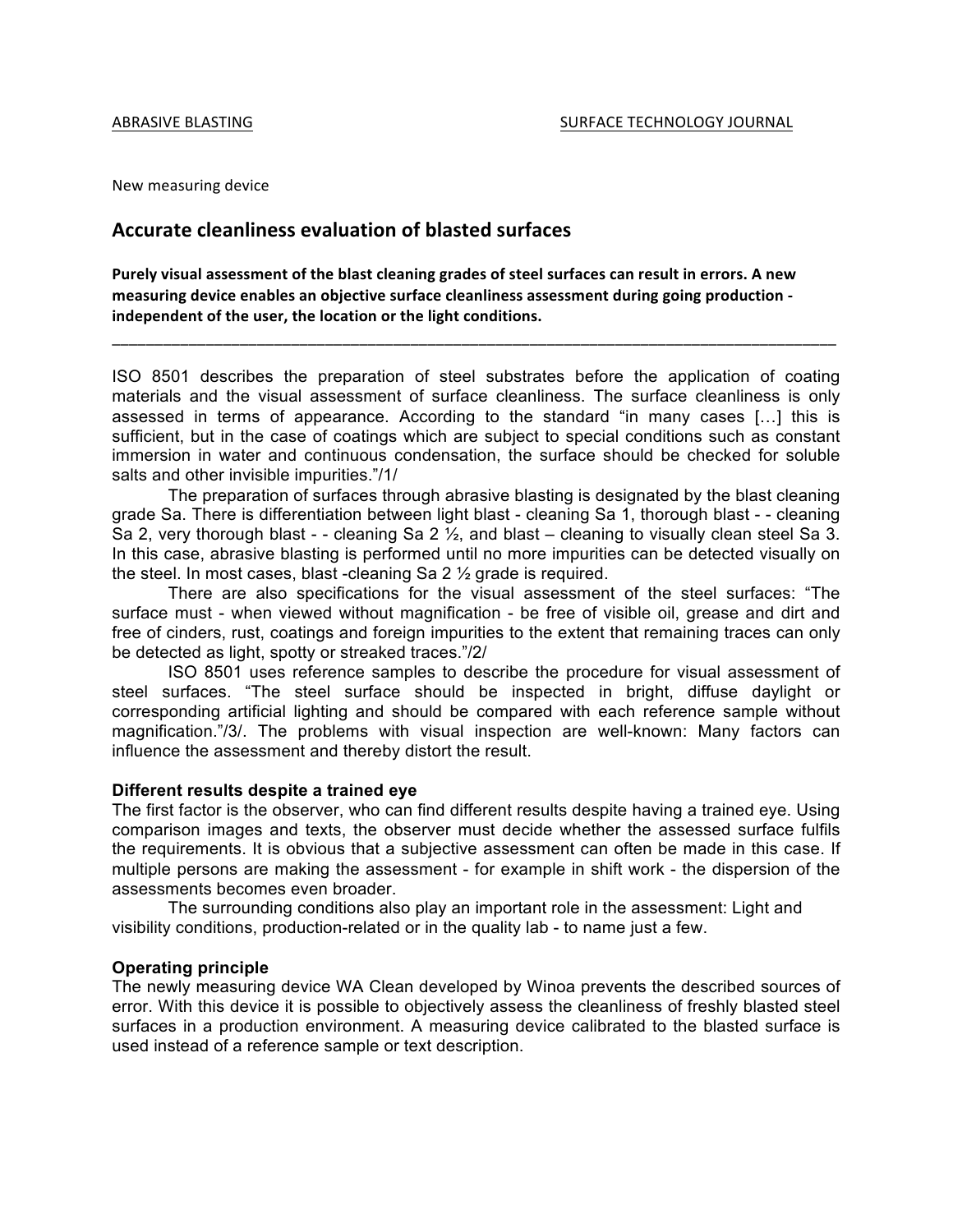

For this purpose, the measuring device is initially calibrated on customer's blasted surface references: Different blast – cleaning grades are determined in order to set-up the minimum threshold values of each one. The measurement is performed using light beams sent out by the measuring device. The reflected light of the blasted surfaces will be converted in a numerical value, a cleanliness index in the range of 0 - 100. For example, if a value of 65 is displayed for a clean surface, all components with an even higher measured value will be even cleaner.

Thus it is now possible to measure the blast – leaning grades and determine measured values during ongoing production, independently of the observer, the location or even light and visibility conditions. The calibration can be performed either by the manufacturer or together with the final customer.

# **Simplified operation**

The measuring device WA Clean is convenient, easy to operate, precise and delivers very fast measured results - the measurement time is only 2 seconds. The measured values are stored and can subsequently be transferred to an Excel file via USB.

# **Functions and benefits of the new WA Clean measuring device**

- Objective assessment of the blast cleaning grades
- Independent of light conditions, time of day, user and location
- Less discussions with inspectors or final customer, since the threshold values can be
- established in advance
- Optimisation of blasting time in order to prevent the over blasting
- Reduced blasting costs
- Internal data storage and easy transfer to computer via USB
- Simple documentation for internal and external audits
- Magnetic adapter for adjustment to round surfaces (pipes, rotor blades, pylons, etc.)
- Up to 20 different references can be set up

The following values are saved:

- Sequential number of the measurement
- Date
- Time
- Blast cleaning grade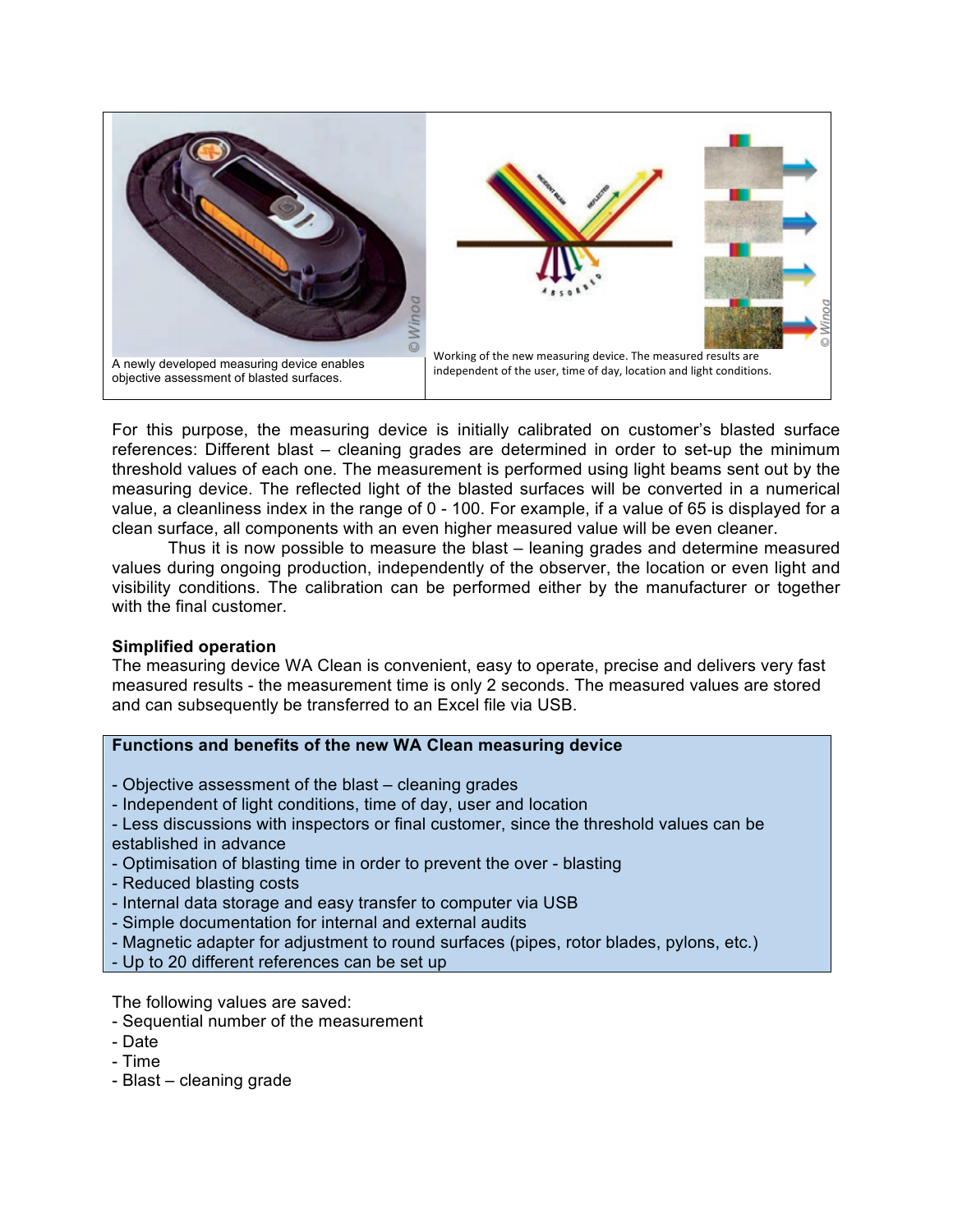After pressing the start button, the measurement process is started and the determined values can be read directly from the colour display. Measurement in combine mode is also an option. For example, this allows assessment according to known blast –cleaning grades by using a threshold value on the cleanliness scale.

### **Possible areas of application**

Optimisation of blasting times is an important factor in series production. Large surfaces such as those in pipeline production can thereby be blasted faster and with more process reliability. Sufficient coverage during the abrasive blasting process generally ensures a good surface cleanliness. In some circumstances, a coverage level of more than 100 percent provides a blast quality improvement that is no longer required. This would result in unnecessary costs which can be avoided with the simple measurement.

The world's leading gas producer, the Russian company Gazprom, has also introduce the WA CLEAN measuring device in their working specifications process in addition to visual monitoring by inspectors. With large quantities, for example in the production of brake disks with high standards for surface purity, the required minimum cleanliness is easily determined and documented, thus preventing defect claims.

Areas of application for the new measuring device are primarily production and quality control fields. However, external monitoring or testing during an audit can also be performed with the mobile, battery-powered system.



Practical use of the measurement device enables optimised blasting times by preventing the over - blasting

#### **Improved process reliability**

In summary, the use of the new WA CLEAN can help to optimise abrasive blasting process costs. It greatly simplifies the application of working specifications. The time-savings as well as the increased process reliability during abrasive blasting makes this device indispensable for all areas of application that must fulfil high surface cleanliness standards.

At the same time, the measuring device offers a practical solution that significantly increases the safety and efficiency in quality processes and also develops a pathway to reducing costs. The selection of the proper abrasive blasting media and the use of the right tools and resources helps the customer to significantly improve his industrial competitiveness

# **References**

/1/ISO 8501-1:2007. Vorbereitung von StahloberflächenvordemAuftragen von Beschichtungsstoffen – VisuelleBeurteilung der Oberflächenreinheit[Preparation of steel surfaces before the application of coating materials - Visual assessment of the surface purity]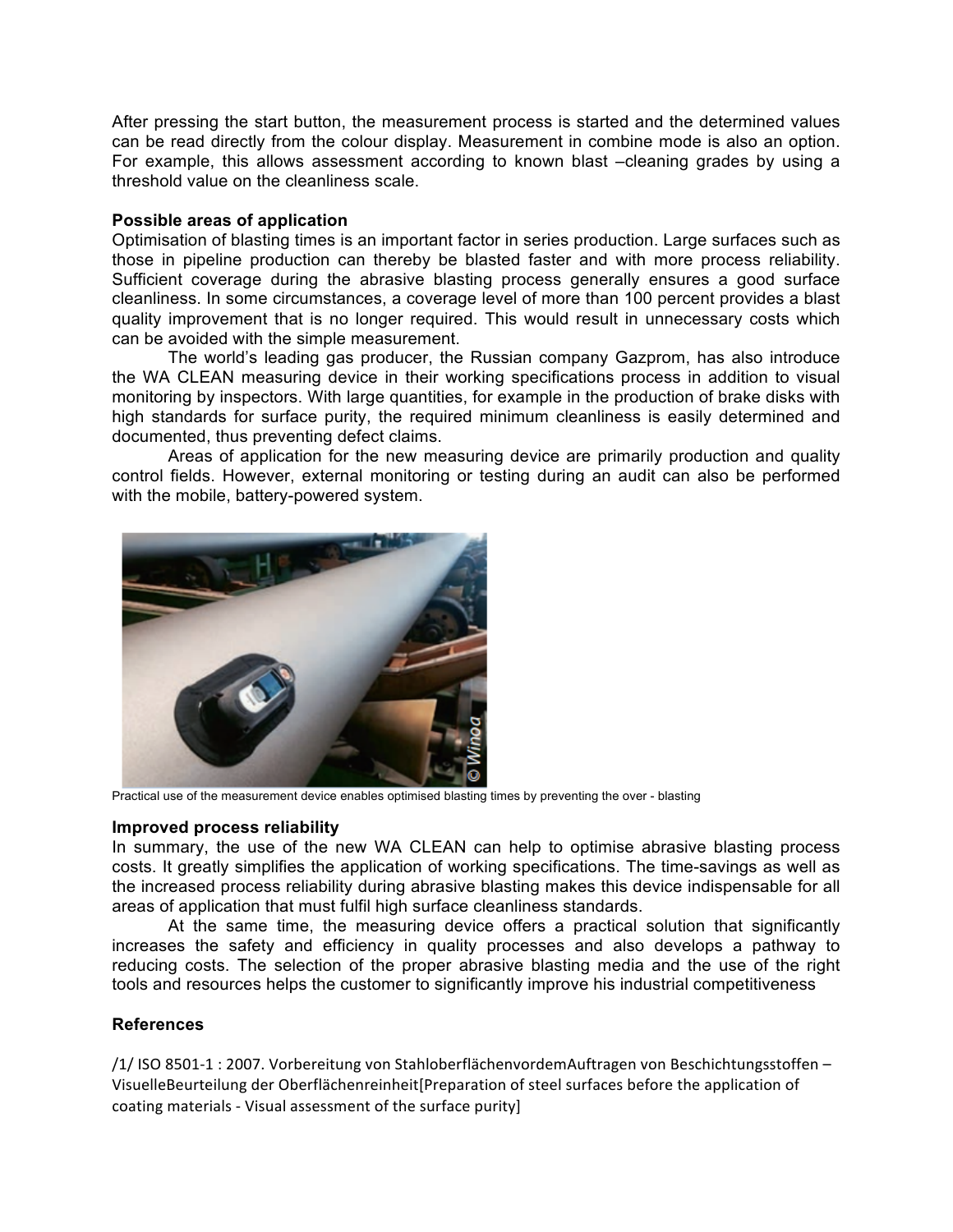/2/ISO 8501-1:2007 Vorbereitung von StahloberflächenvordemAuftragen von Beschichtungsstoffen-VisuelleBeurteilung der Oberflächenreinheit[Preparation of steel surfaces before the application of coating materials - Visual assessment of the surface purity]

/3/ISO 8501-1:2007 Vorbereitung von StahloberflächenvordemAuftragen von Beschichtungsstoffen-VisuelleBeurteilung der Oberflächenreinheit[Preparation of steel surfaces before the application of coating materials - Visual assessment of the surface purity]

# PaintExpo: Hall 2, Stand 2362

| Joel Bender, Director of Applied | Benno Knospe, Regional Sales | <b>Andre Stephan</b>  |
|----------------------------------|------------------------------|-----------------------|
| Technology, Germany              | Director                     | <b>Regional Sales</b> |
|                                  |                              | Director,             |
|                                  |                              | Winoa Deutschland     |
|                                  |                              | GmbH,<br>Denzlingen   |
|                                  |                              |                       |
|                                  |                              |                       |

info@wabrasives.com, www. wabrasives.de